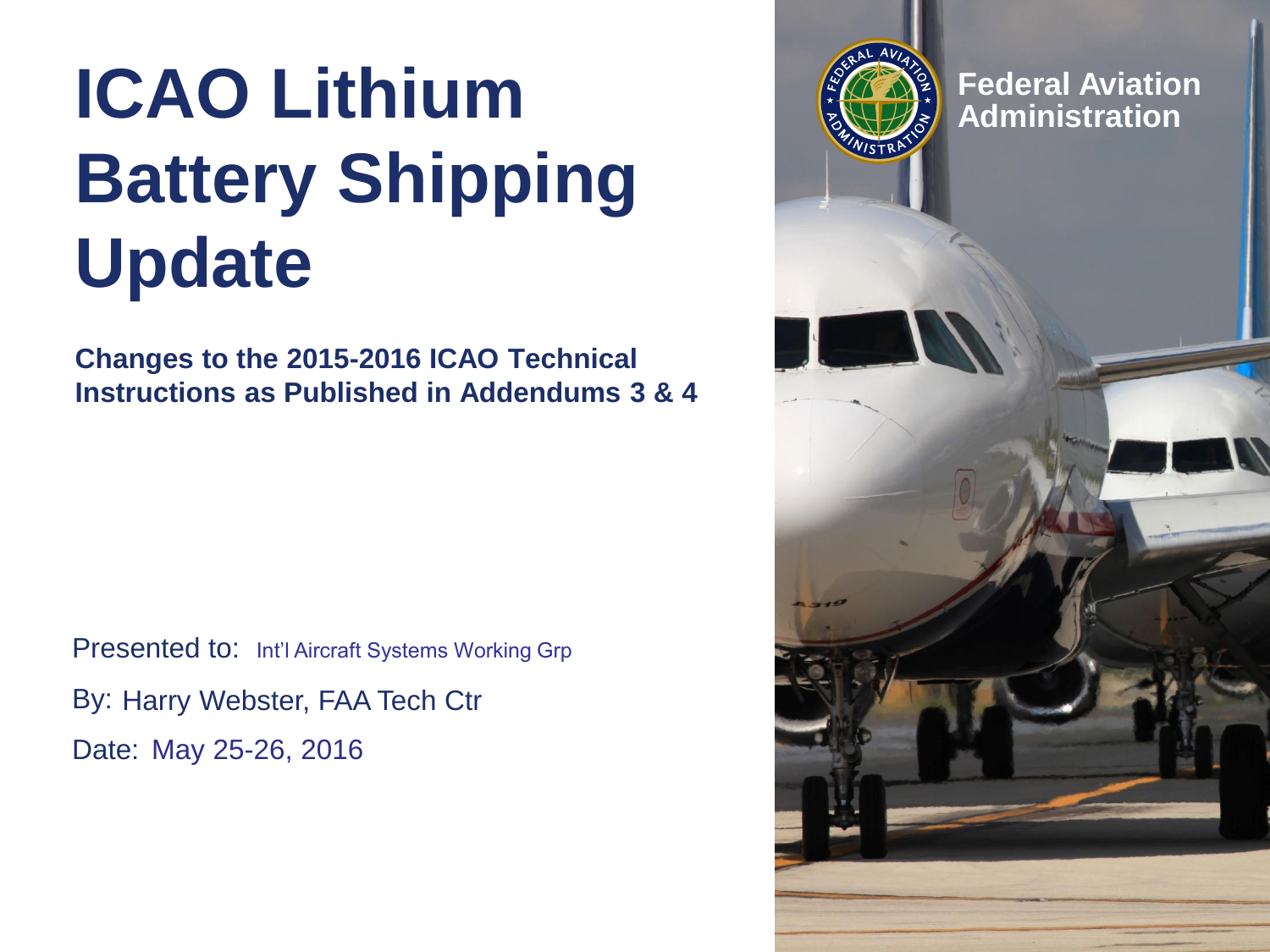- **The DGP met in Montreal on October 19-30 2015**
- **The Panel was addressed by the Secretary of Flight Operations Panel**
	- "The Flight Operations Panel is of the opinion that lithium batteries and cells should be transported in aircraft engaged in commercial air transport operations as cargo only if acceptable criteria can be identified to carry out appropriate safety risk management activities in order to ensure the safe carriage of lithium batteries and cells.

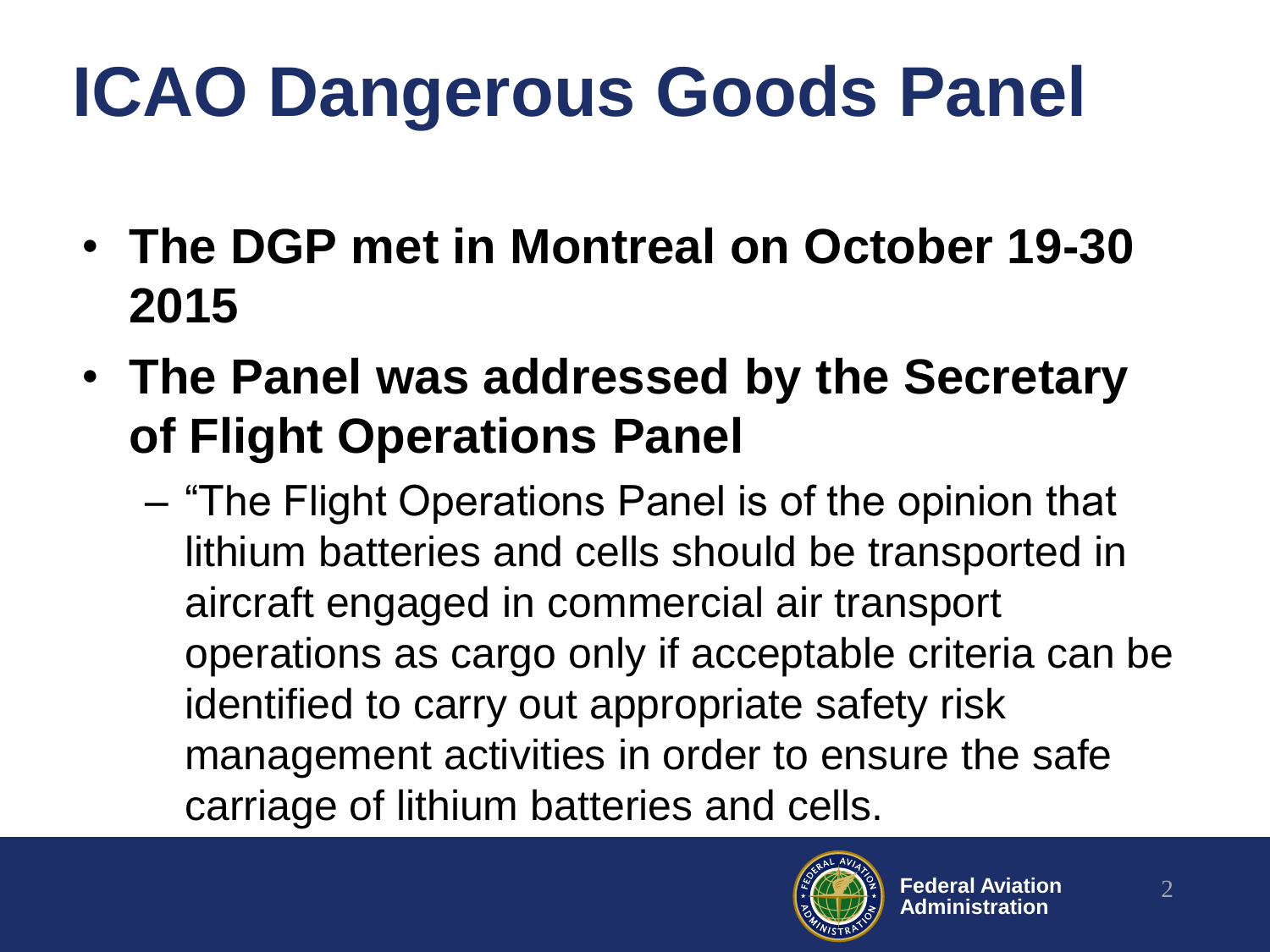- **The panel was presented with the report of the Third International Multidisciplinary Lithium Battery Transport Coordination Meeting which was held in Montréal from 28 to 30 July 2015.**
- **Recognizing that the ultimate goal was to permit their transport by air, the multidisciplinary meeting agreed that performance-based standards, including packaging standards, needed to be developed as part of a comprehensive strategy to mitigate risks posed by lithium batteries.**

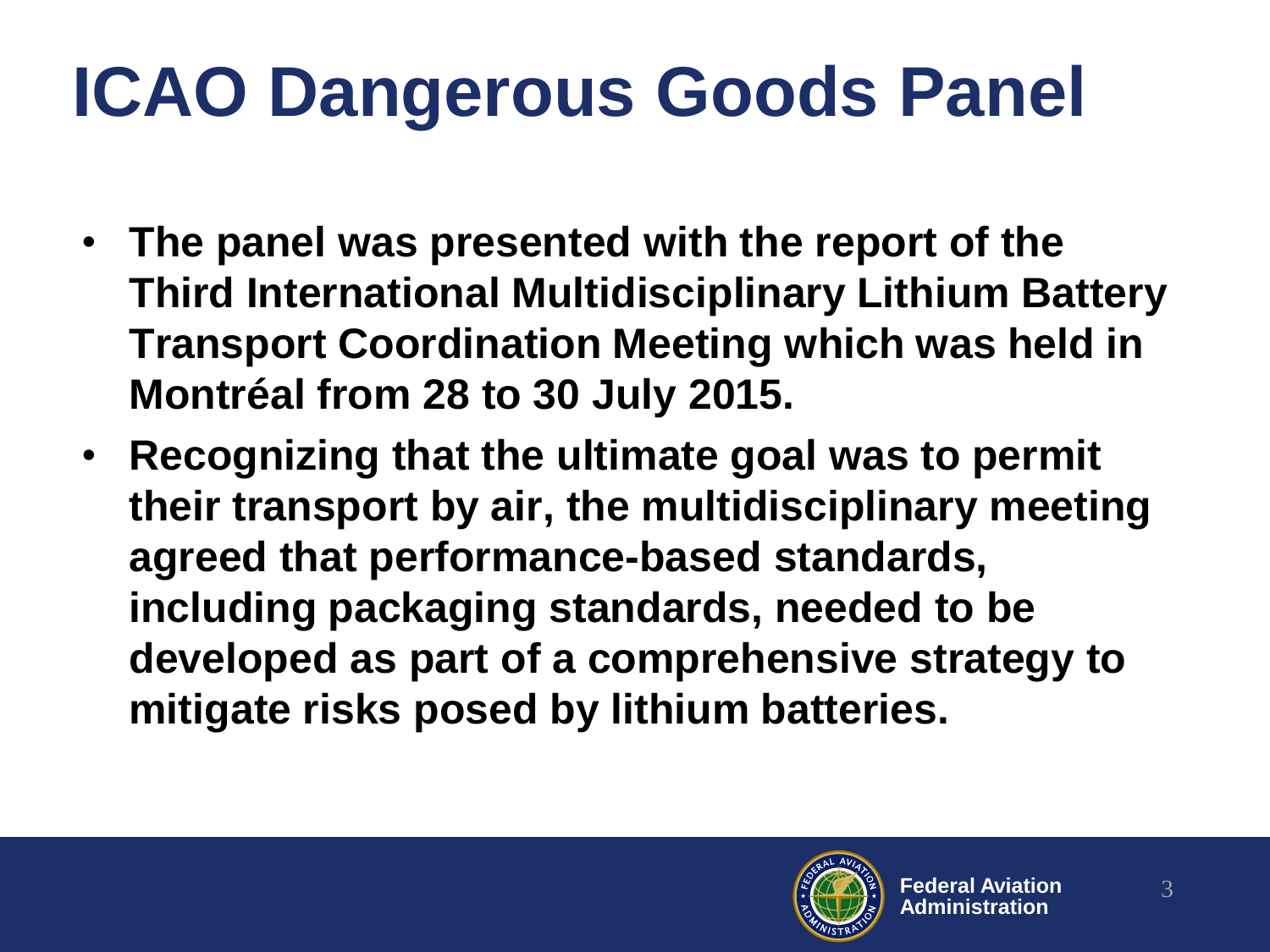- **The multidisciplinary meeting recommended that an external group develop the detailed performance standards. The Secretary reported to DGP that SAE International was being requested to address the issue.**
- **The multidisciplinary meeting made interim recommendations:**
	- operators to perform safety risk assessments
	- transporting lithium ion batteries at a reduced state of charge
	- Instituting cargo loading controls such as limiting the number of batteries loaded in one place and segregating them from other dangerous goods.

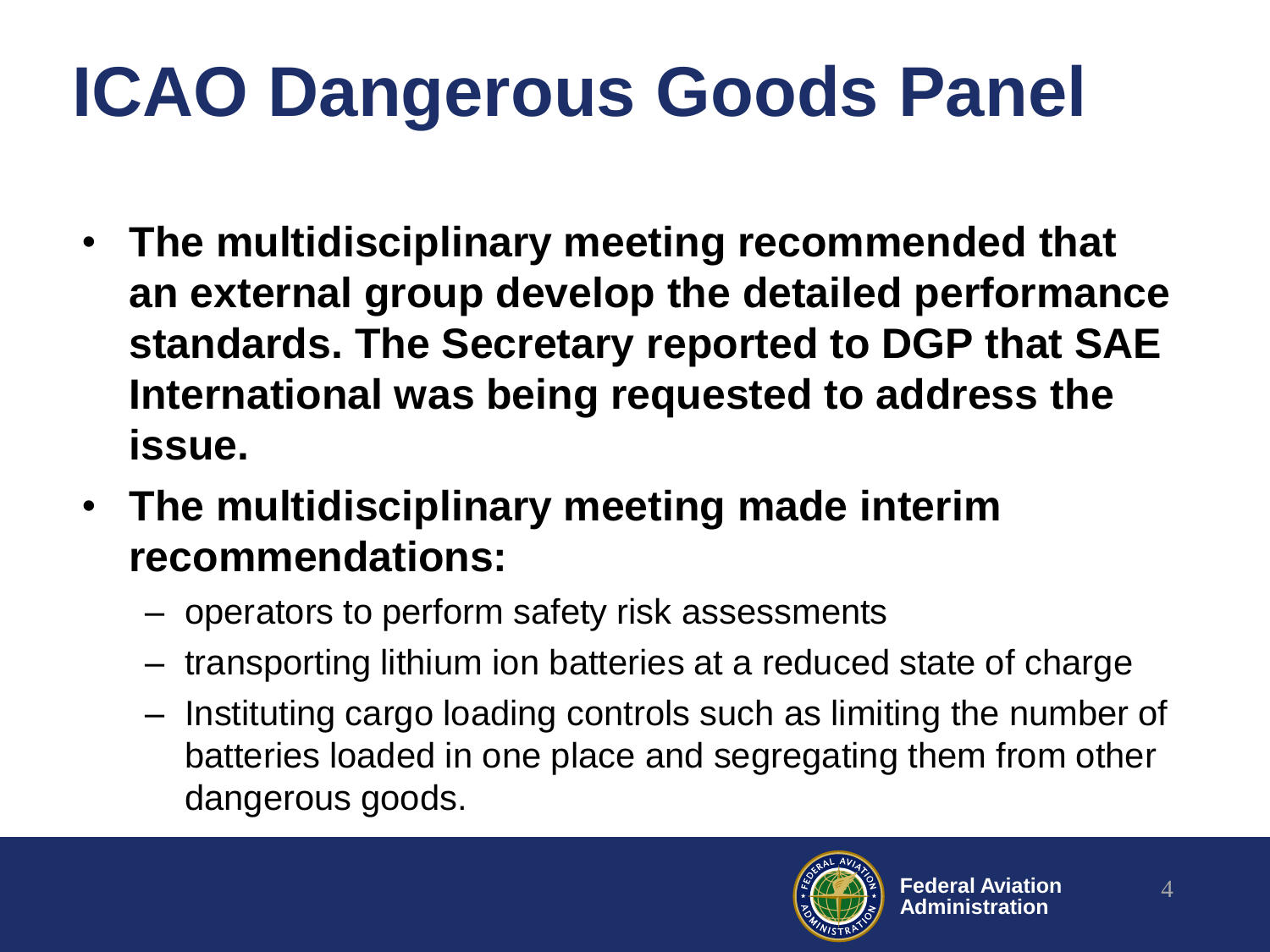- **Several formal proposals were put forward to mitigate the risk of shipping lithium-ion cells not packed with or installed in equipment**
- **The proposals included reducing state of charge, modifying or eliminating section II, and an outright ban on shipping on passenger aircraft**

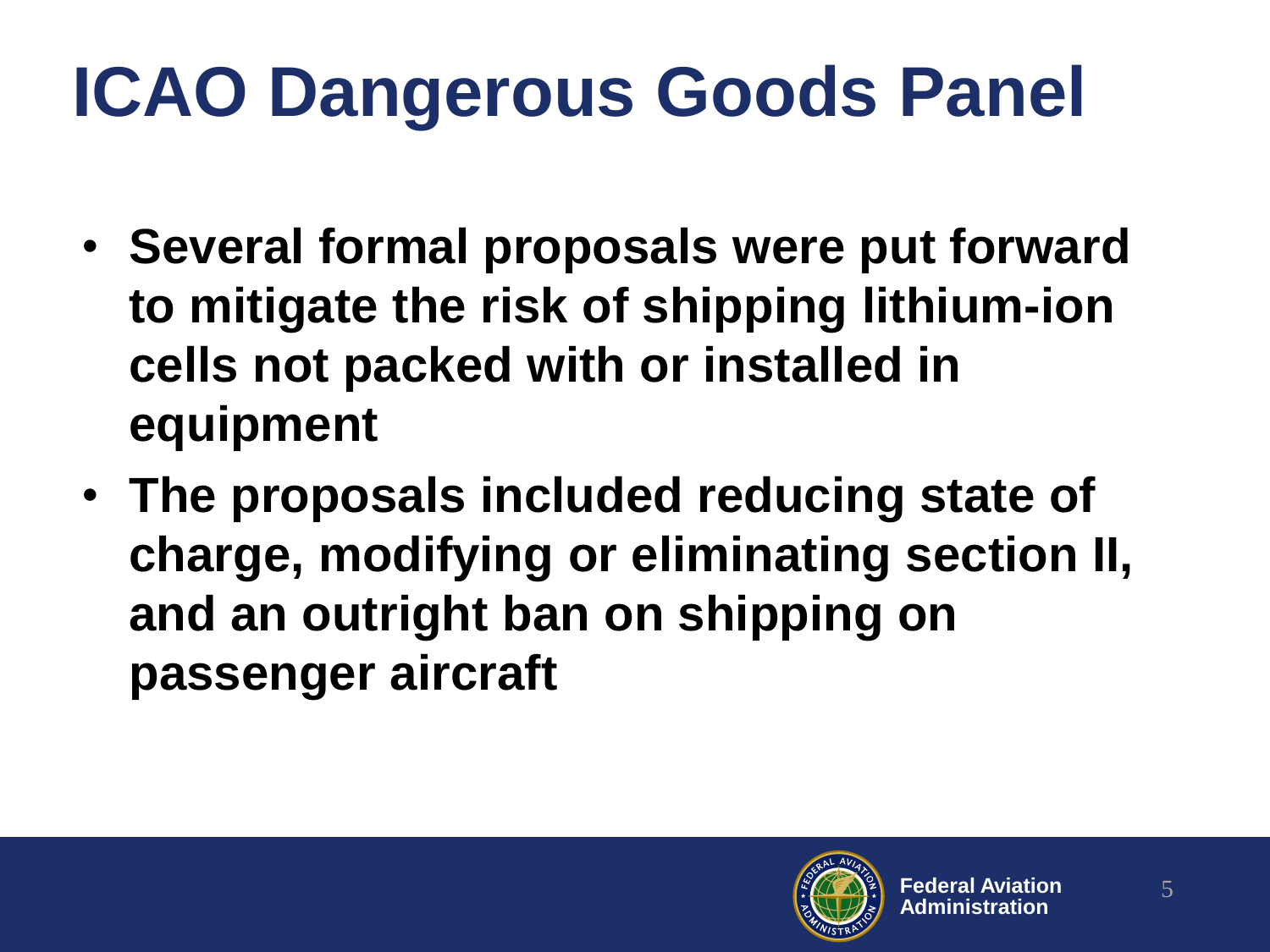- **Much debate ensued…**
- **The proposal to forbid the shipment of lithium-ion cells on passenger aircraft was not approved by a majority of the voting DG panel members**
- **The proposal to restrict the state of charge of lithium to 30% was approved, for both passenger and freighter aircraft**
- **Restrictions to section II shipments were approved.**
- **Changes to take effect on April 1, 2016**

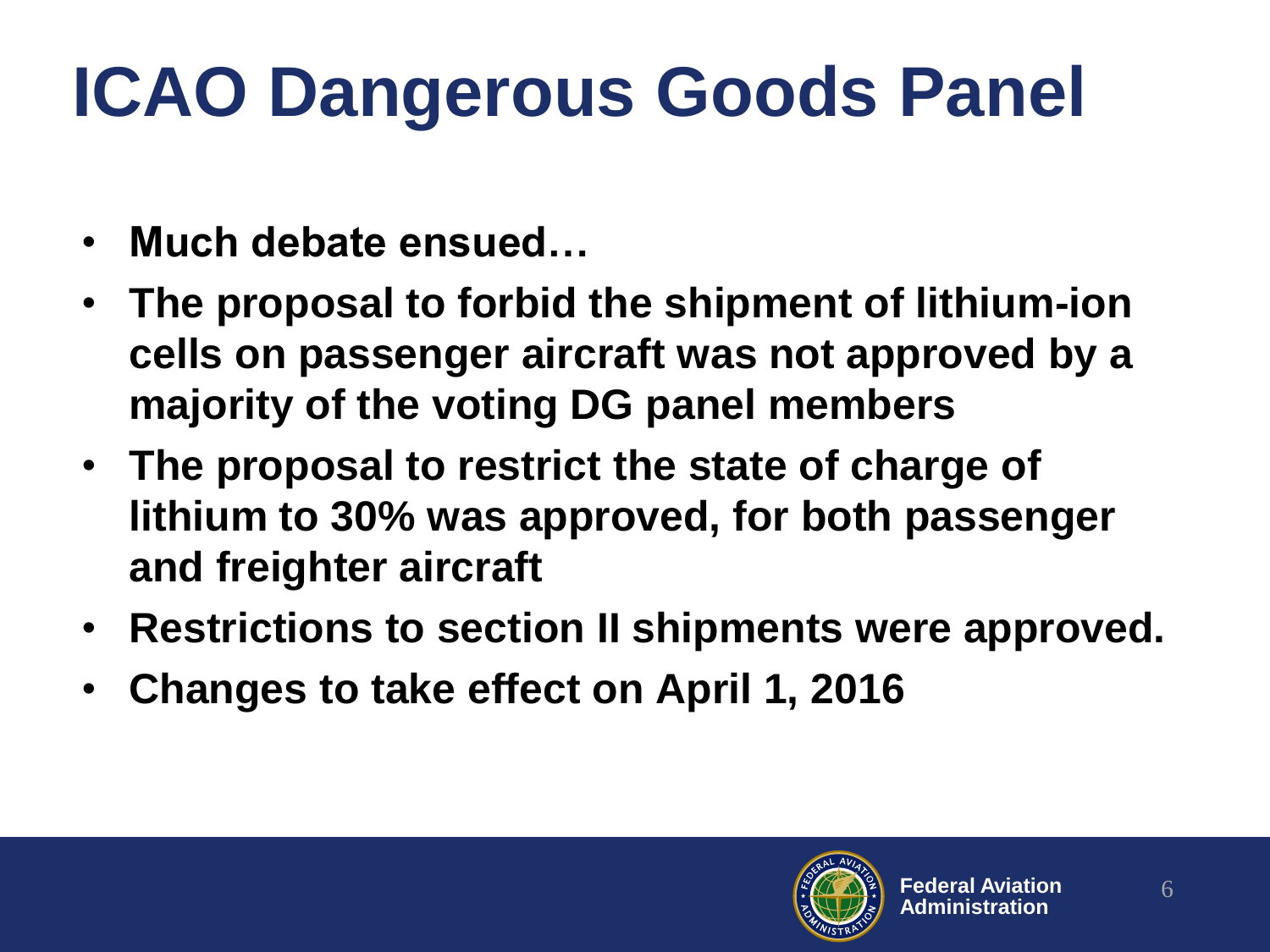#### • **Addendum No. 3**

– Packing Instruction 965, Section IA.1

- Lithium ion cells and batteries must be offered for transport at a state of charge not exceeding 30 per cent of their rated capacity. Cells and/or batteries at a state of charge greater than 30 per cent of their rated capacity may only be shipped with the approval of the State of Origin and the State of the Operator under the written conditions established by those authorities.
- Note.― Guidance and methodology for determining the rated capacity can be found in sub-section 38.3.2.3 of the UN Manual of Tests and Criteria.

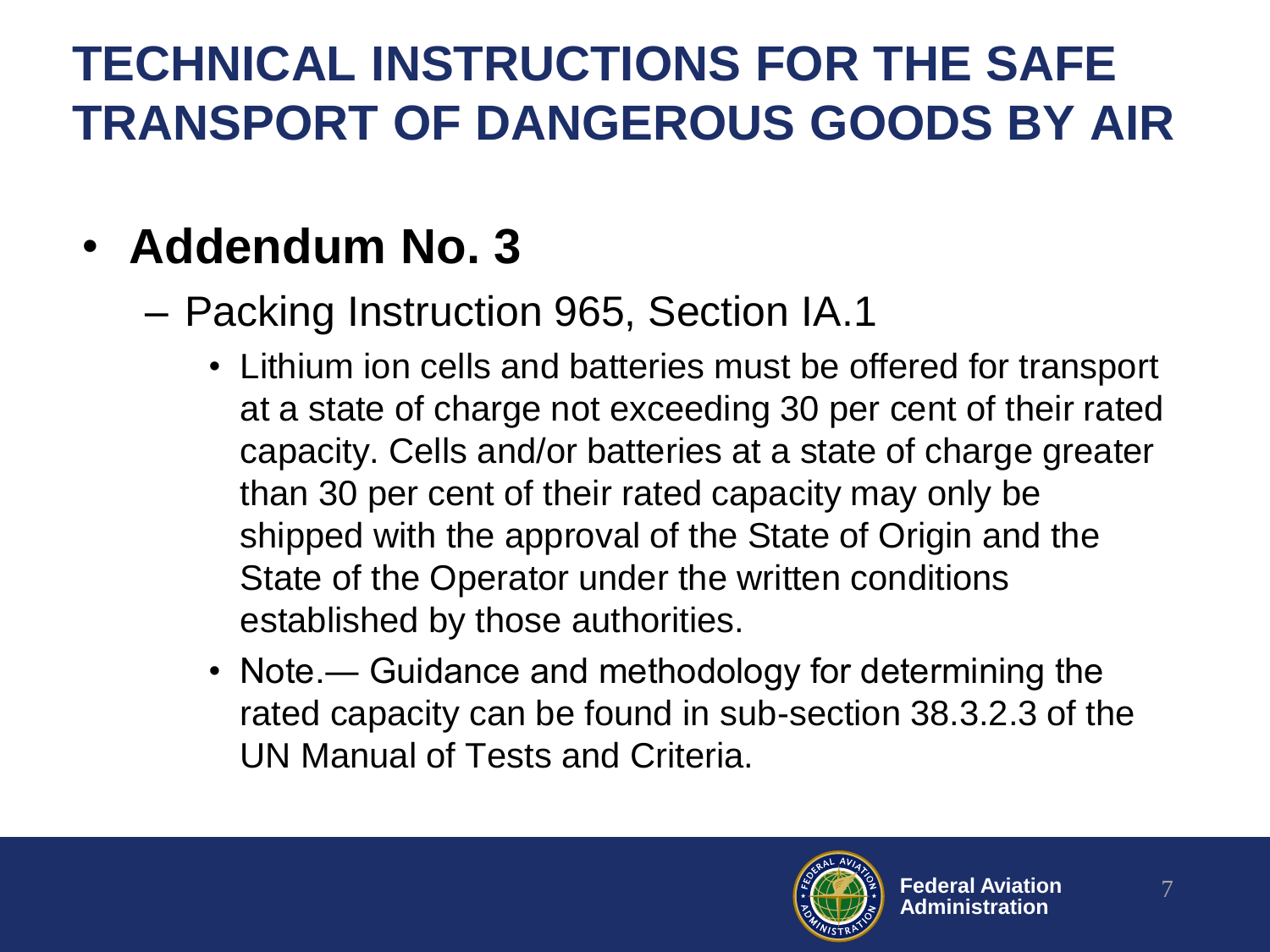- Packing Instruction 965, Section IB.1
	- Lithium ion cells and batteries must be offered for transport at a state of charge not exceeding 30 per cent of their rated capacity. Cells and/or batteries at a state of charge greater than 30 per cent of their rated capacity may only be shipped with the approval of the State of Origin and the State of the Operator under the written conditions established by those authorities.
	- Note.― Guidance and methodology for determining the rated capacity can be found in sub-section 38.3.2.3 of the UN Manual of Tests and Criteria.

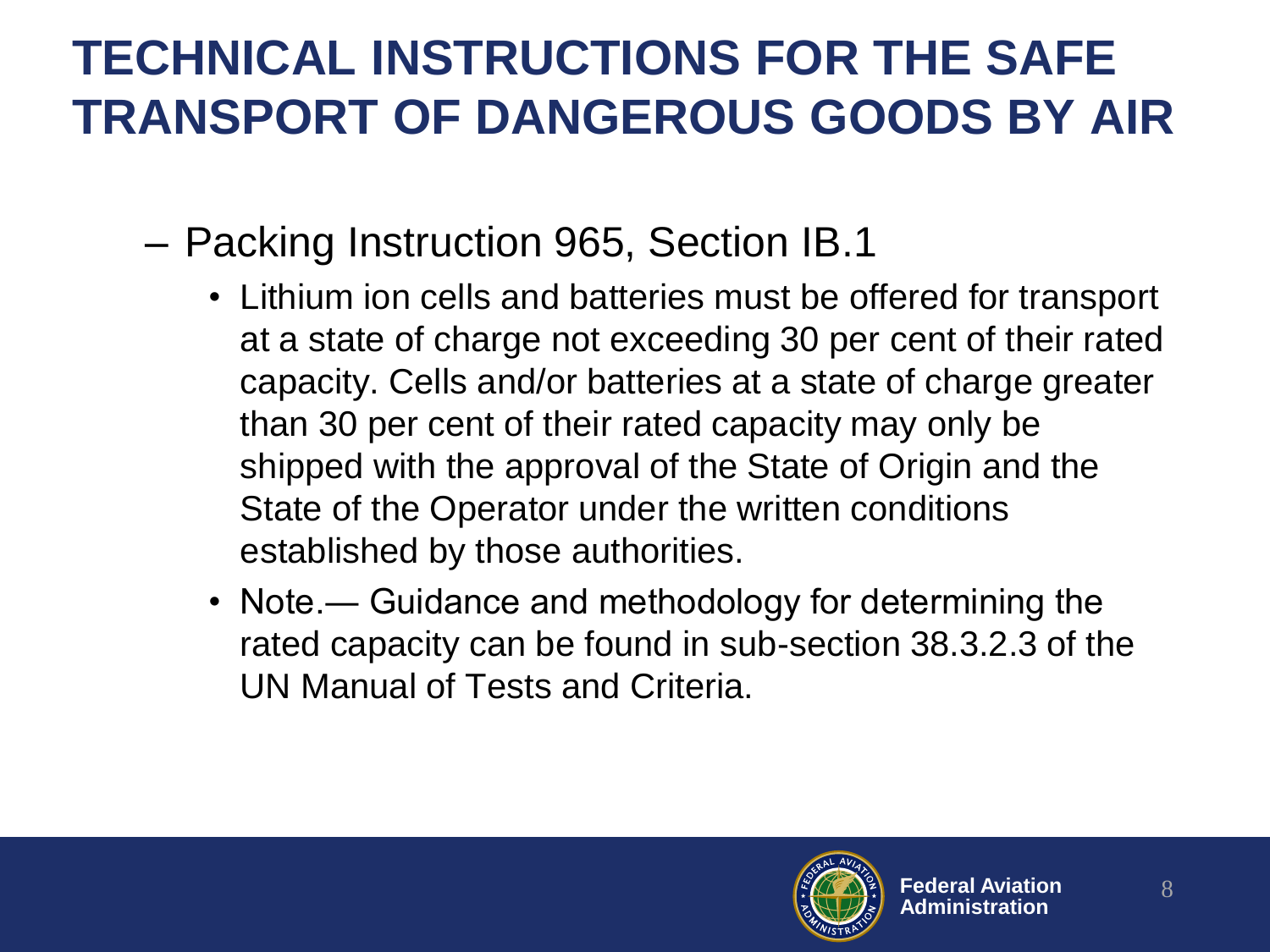- **Packing Instruction 965, Section II**
	- Lithium ion cells and batteries must be offered for transport at a state of charge not exceeding 30 per cent of their rated capacity.
	- Note.― Guidance and methodology for determining the rated capacity can be found in sub-section 38.3.2.3 of the UN Manual of Tests and Criteria.
	- A shipper is not permitted to offer for transport more than one package prepared according to this section in any single consignment.

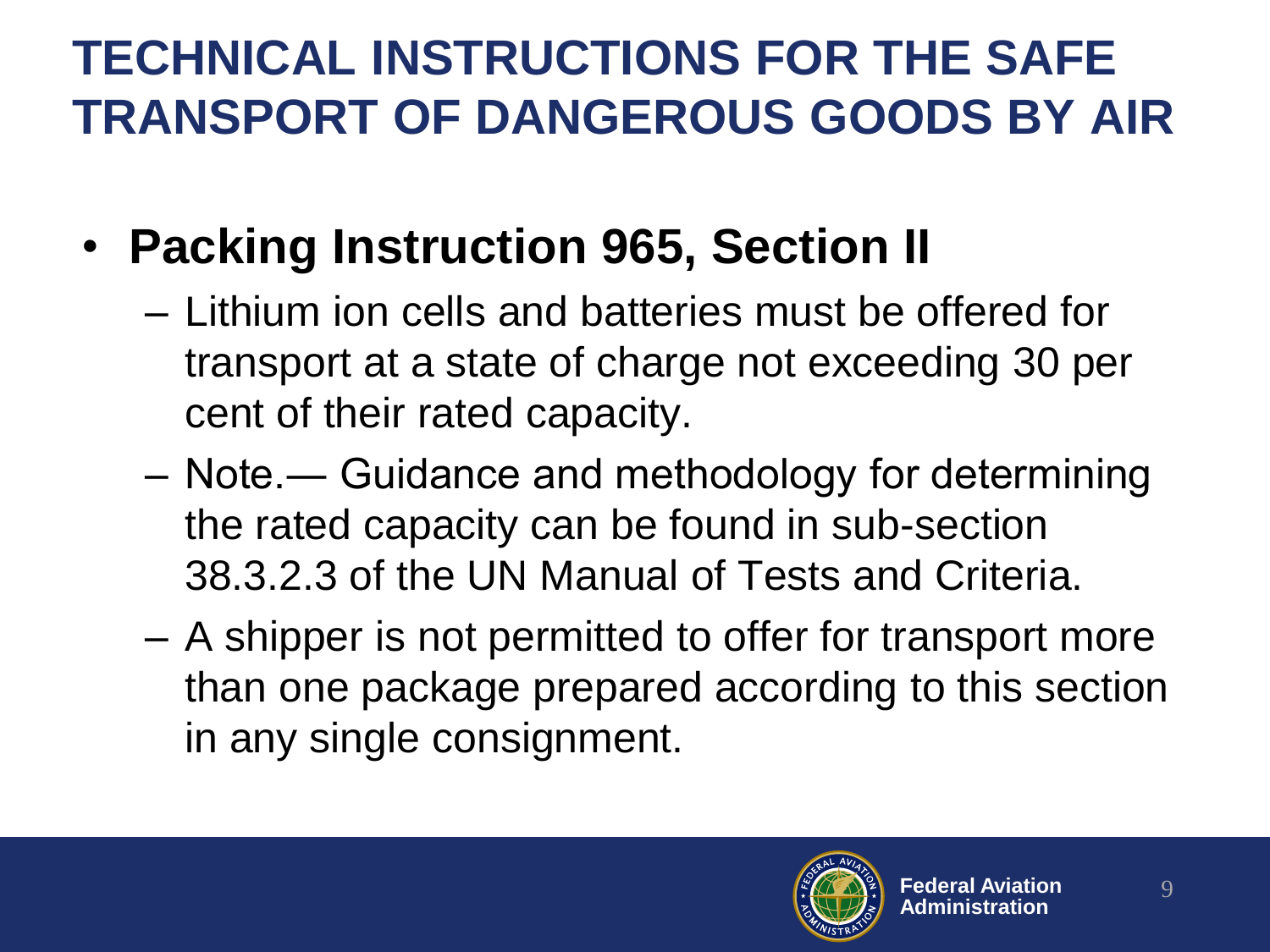- **Packing Instruction 965, Section II (cont'd)**
	- Packages and overpacks of lithium ion batteries prepared in accordance with the provisions of Section II must be offered to the operator separately from cargo which is not subject to these Instructions and must not be loaded into a unit load device before being offered to the operator.
	- Not more than one package prepared in accordance with this section may be placed into an overpack.

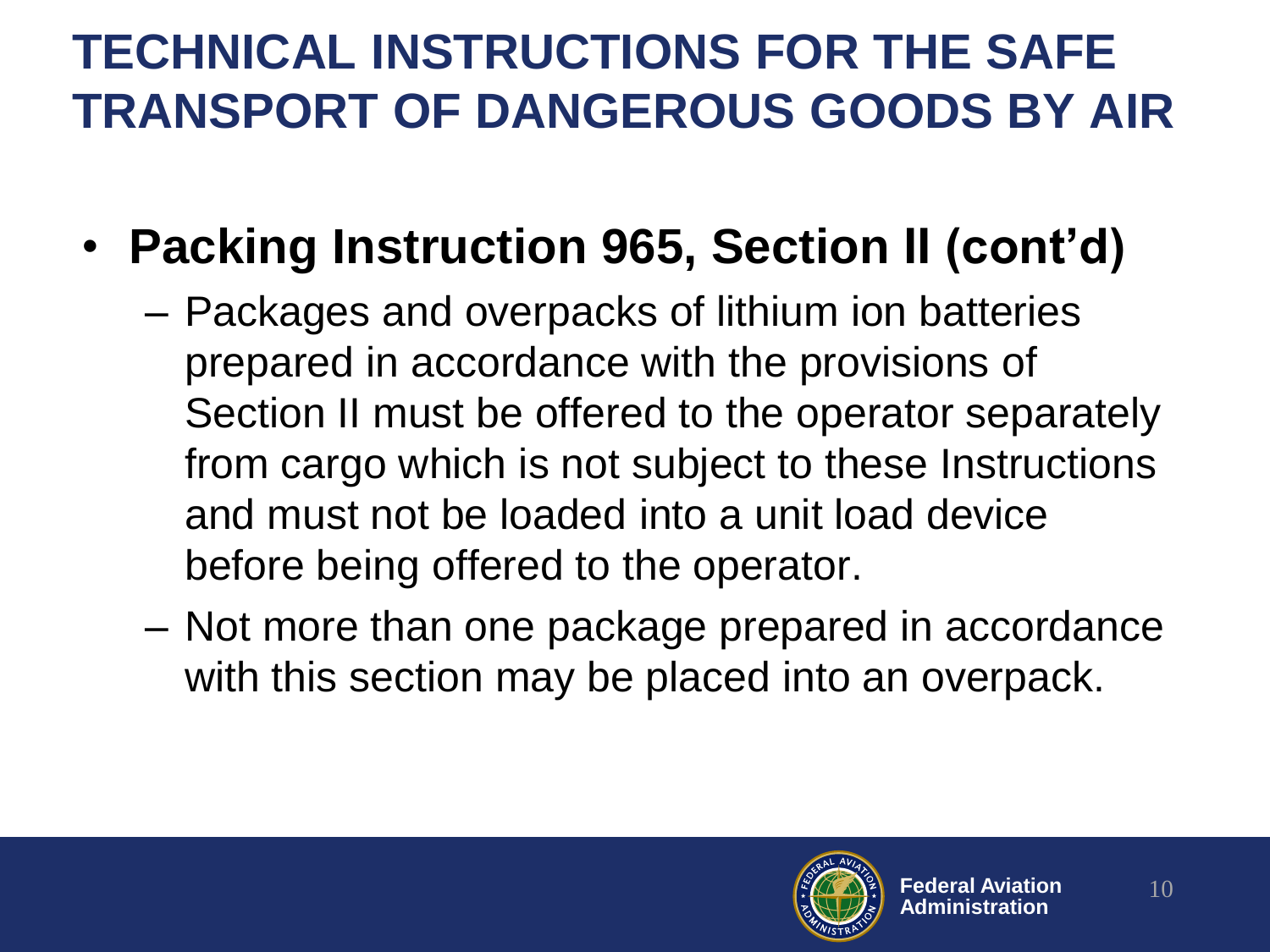- **Packing Instruction 965, Section II (cont'd)**
	- Note.― For the purpose of Section II, an overpack is an enclosure used by a single shipper that contains no more than one package prepared in accordance with this section. For shipments prepared in accordance with Section IA and/or IB, this limit of one package of Section II batteries per overpack still applies.
	- A shipper is not permitted to offer for transport more than one package prepared according to this section in any single consignment.

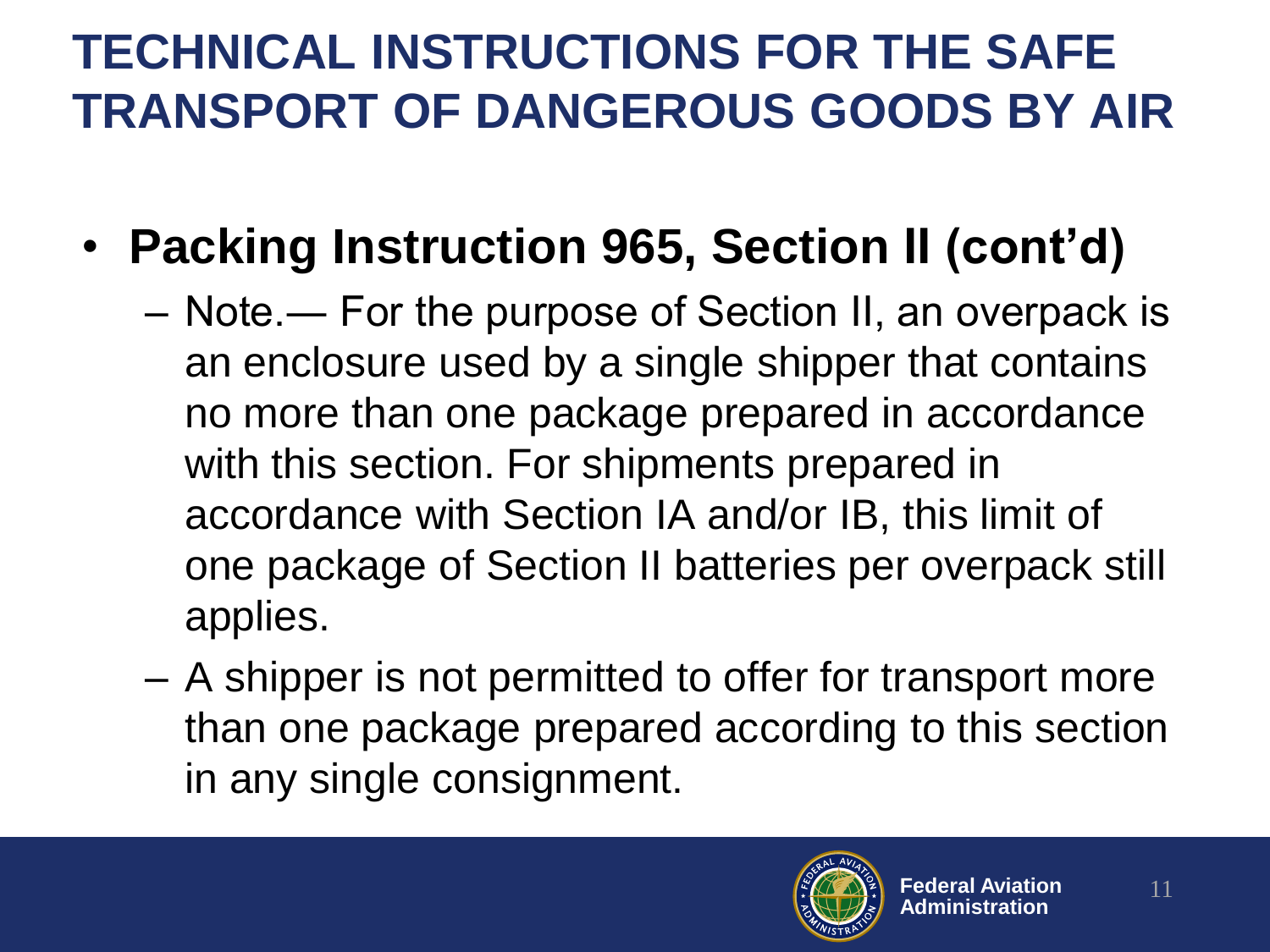- **Packing Instruction 965, Section II (cont'd)**
	- Packages and overpacks of lithium metal batteries prepared in accordance with the provisions of Section II must be offered to the operator separately from cargo which is not subject to these Instructions and must not be loaded into a unit load device before being offered to the operator.
	- Not more than one package prepared in accordance with this section may be placed into an overpack.

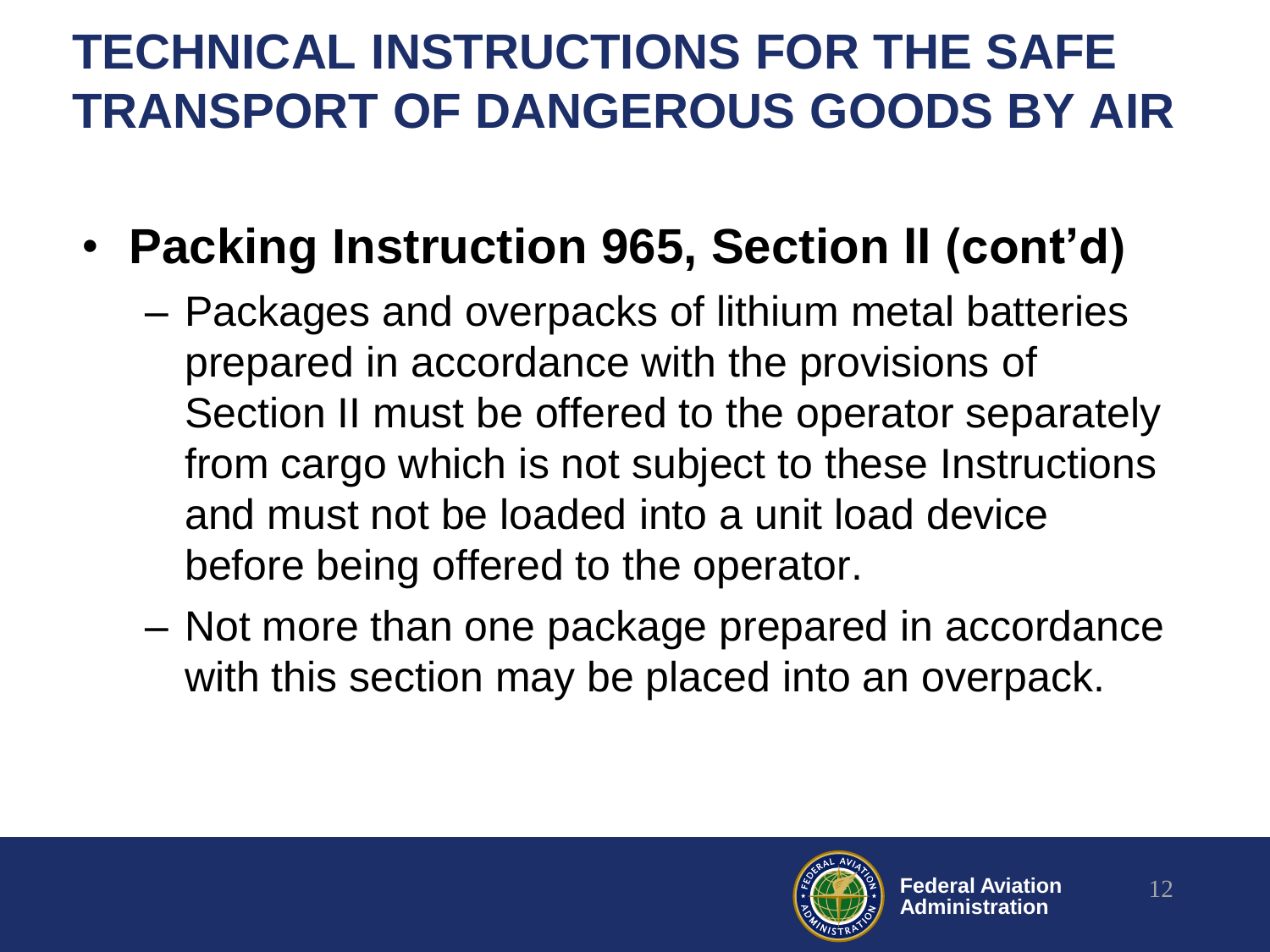- **Packing Instruction 965, Section II (cont'd)**
	- Note.― For the purpose of Section II, an overpack is an enclosure used by a single shipper that contains no more than one package prepared in accordance with this section. For shipments prepared in accordance with Section IA and/or IB, this limit of one package of Section II batteries per overpack still applies

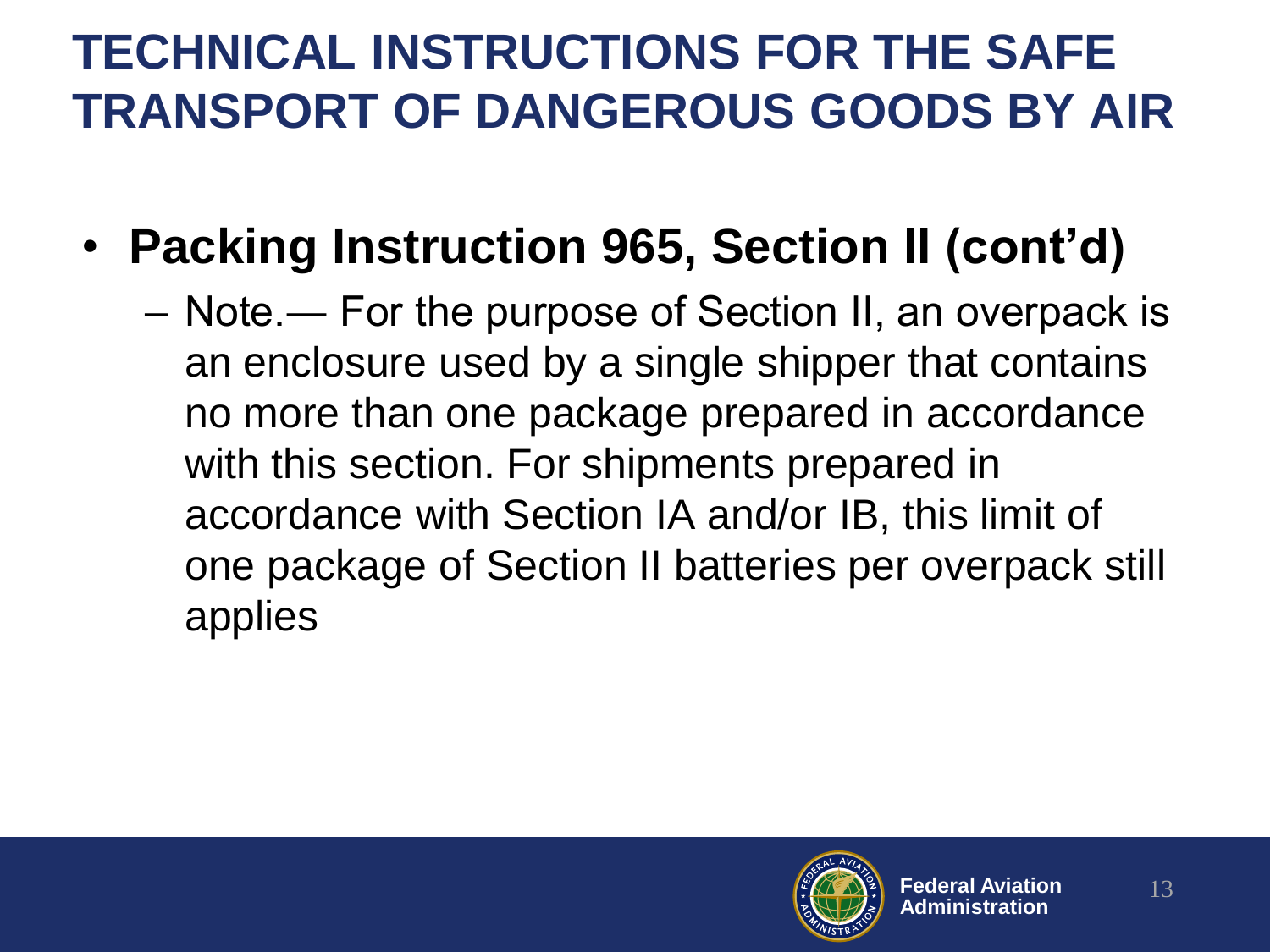# **Air Navigation Commission (ANC)**

- **The ANC approved all of the changes to the Technical Instructions submitted by the DGP as previously outlined in Addendum 3.**
- **The ANC was then tasked by the ICAO Council to draft a paper to consider the ban of shipments of lithium-ion cells and batteries on passenger aircraft.**
- **Much debate ensued…**
- **The ANC voted to recommend to the ICAO Council that shipment of lithium-ion cells on passenger aircraft be forbidden**

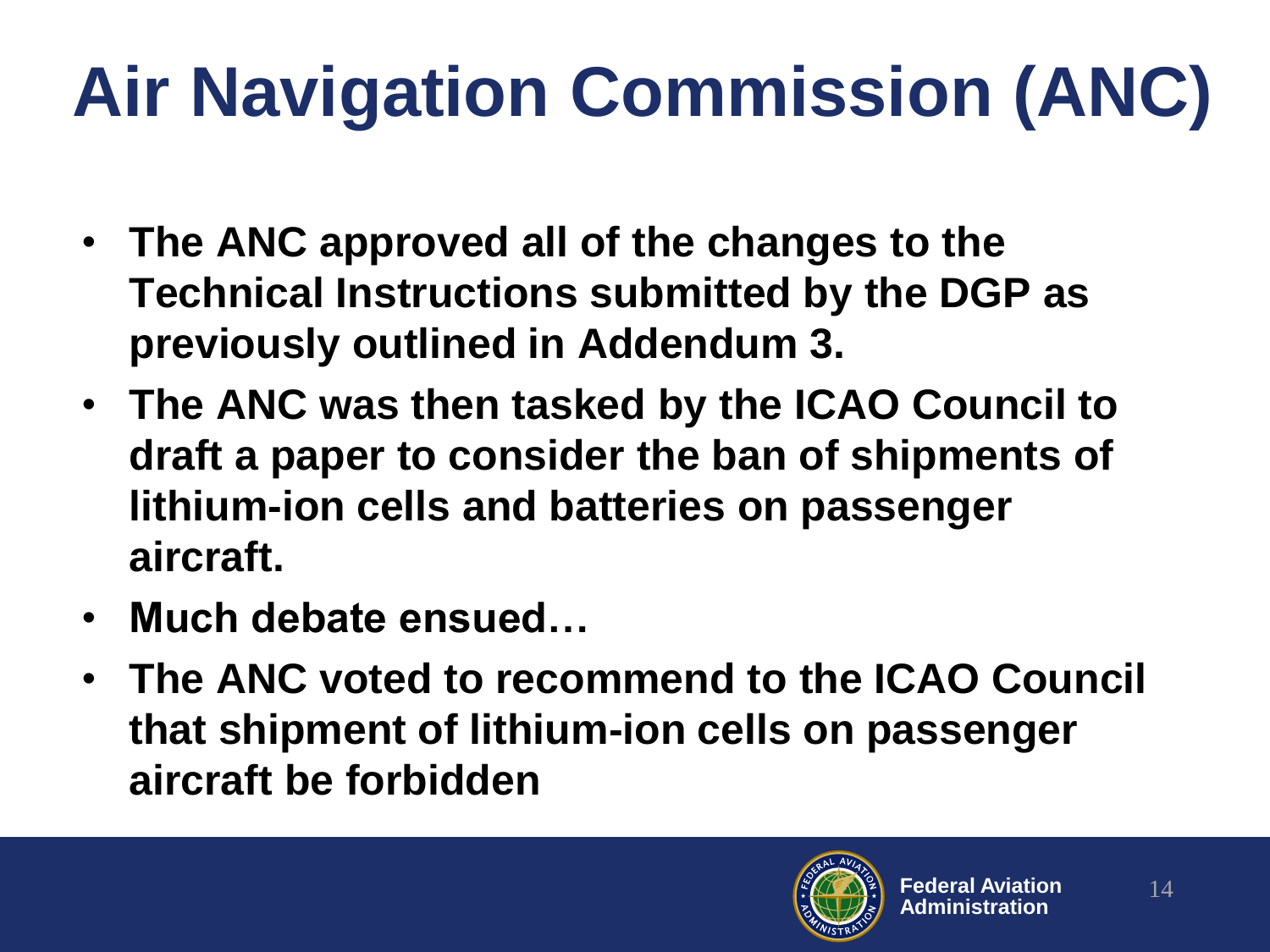## **ICAO Council**

- **On February 22, 2016, the ICAO Council voted to temporarily ban the shipment of lithium-ion batteries on passenger aircraft.**
- **The ban does not apply to lithium-ion batteries packed with or contained with equipment.**
- **The ban is to take effect on April 1, 2016, and remain in force until safer methods of shipment are developed.**

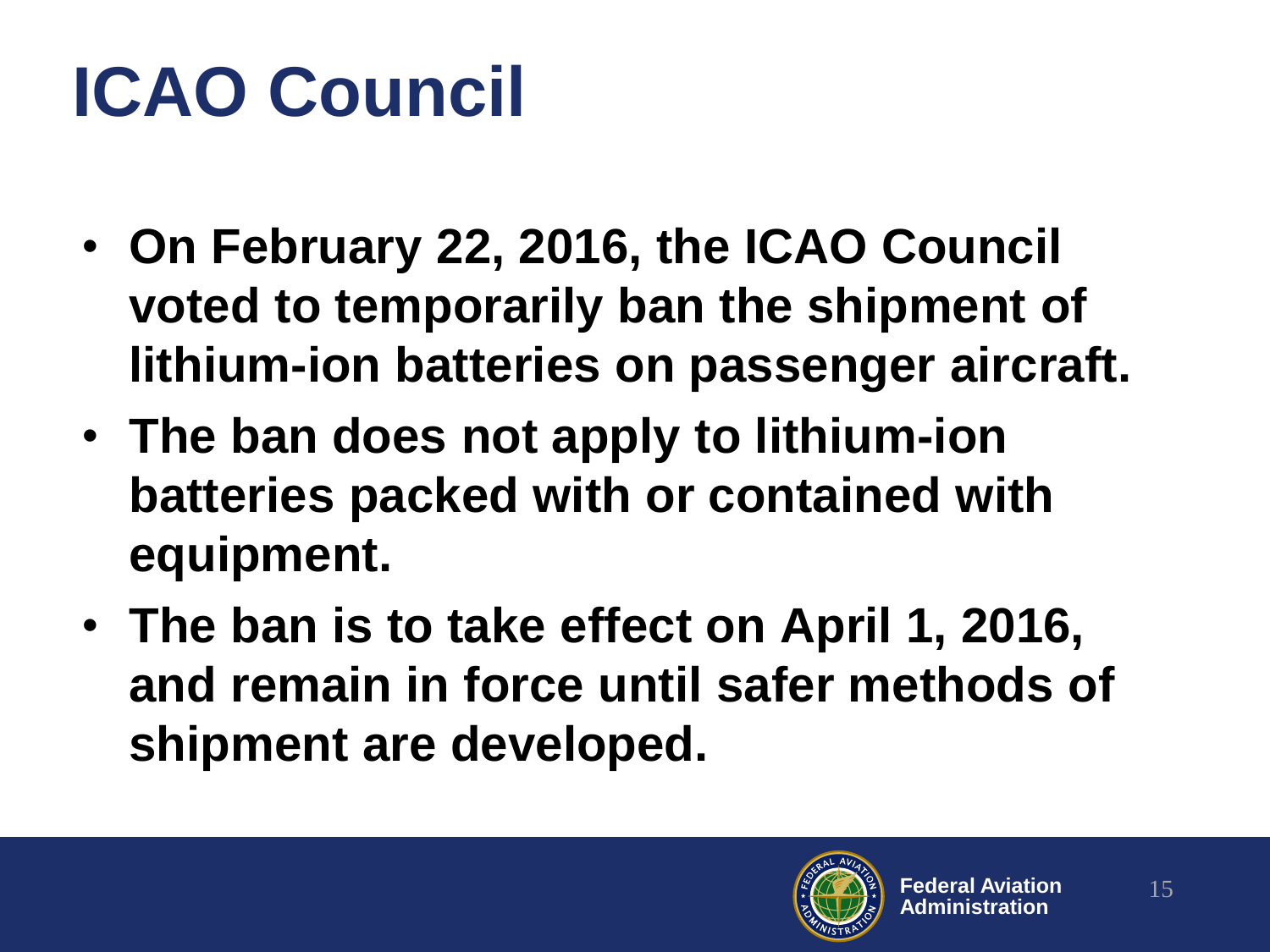- **The decision by the ICAO council to temporarily ban the shipment of lithium-ion cells and batteries not packed in or with equipment necessitated another addendum to the packing instructions**
- **Addendum No. 4**
	- Packing Instruction 965
		- Insert the word "FORBIDDEN" in any reference to shipment on passenger aircraft (many locations)
		- Cargo Aircraft Only labels